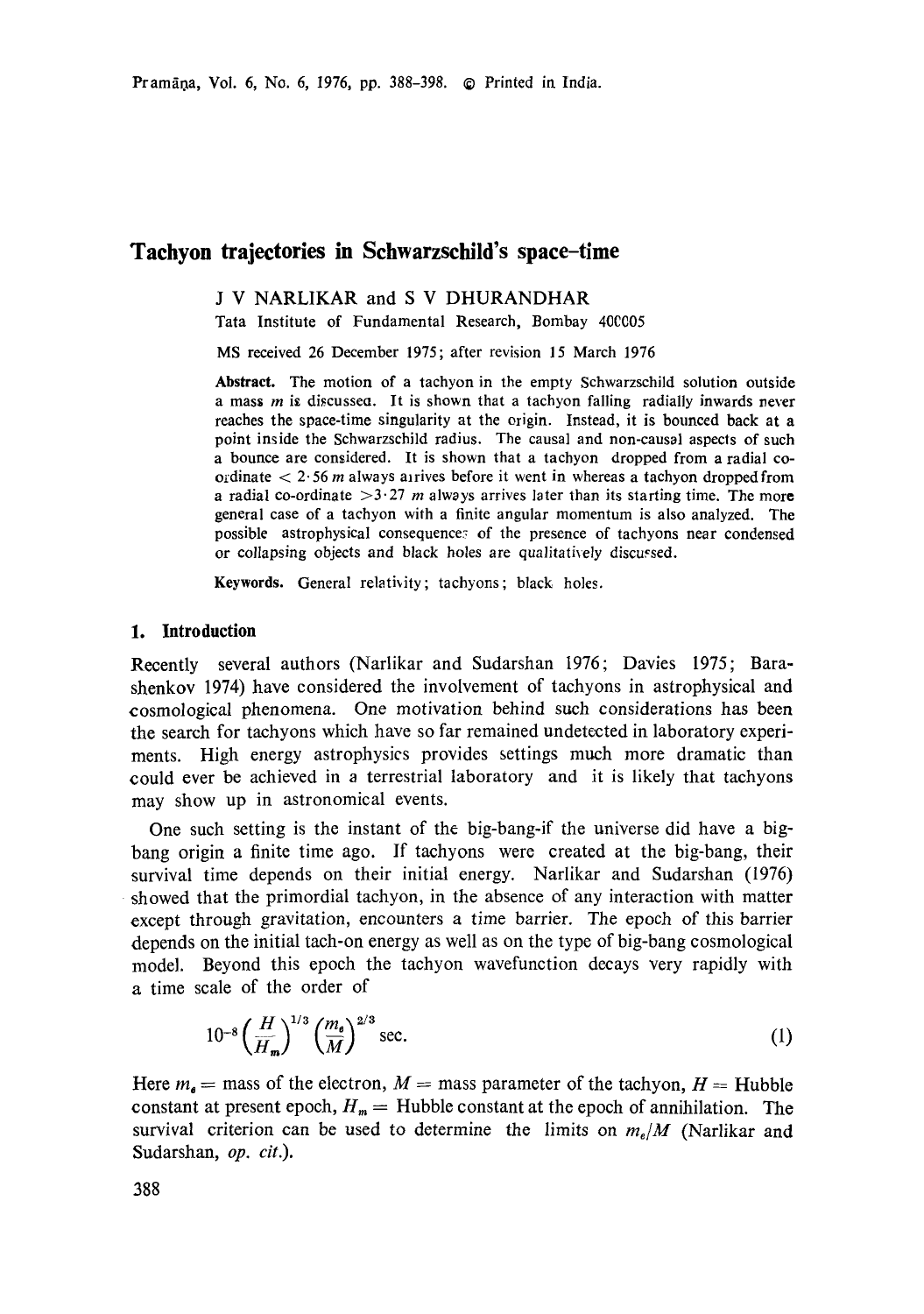The above example illustrates the peculiar effects which might arise if tachyons exist in the universe in a significant quantity. In this paper we investigate another such effect which also arises when tachyons are considered in a strong gravitational field. Highly collapsed objects or black holes have been increasingly invoked in the discussions of astrophysical phenomena. Can tachyons play a significant role in such cases ? Does the time barrier encountered in the cosmological problem appear when tachyons move near black holes ? We begin by setting out the geometrical description of the space-timc associated with a Schwarzschild black hole and then consider the various aspects of tachyon propagation.

#### **2. The Schwarzschild space-time**

In the familiar Schwarzschild co-ordinate the line element is given by

$$
ds^{2} = \left(1 - \frac{2m}{r}\right)dt^{2} - \left(1 - \frac{2m}{r}\right)^{-1}dr^{2} - r^{2}(d\theta^{2} + \sin^{2}\theta d\phi^{2}).
$$
 (2)

Here  $r = 0$  is the singular source of gravitation, having the mass m. (The units are so chosen that the speed of light  $c$  and the gravitational constant  $G$  are unity). The so-called Schwarzschild radius is  $r = 2 m$ . We will first assume that the space  $r > 0$  is empty so that (2) applies throughout. Later we shall consider what happens if the gravitating object occupies a region  $r < r<sub>b</sub>$  so that (2) holds for  $r > r_{b}$ .

As is well-known, the line-element (2) is unsatisfactory in that it onty describes 'half' of the entire physical space-time. A more satisfactory co-ordinate system is that of Kruskal (1960) and Szekeres (1960) which is given by the transformation

$$
u = \begin{cases} \left(\frac{r}{2m} - 1\right)^{1/2} \exp\left(\frac{r}{4m}\right) \cosh\left(\frac{t}{4m}\right), & \text{for } r > 2m, \\ \left(1 - \frac{r}{2m}\right)^{1/2} \exp\left(\frac{r}{4m}\right) \sinh\left(\frac{t}{4m}\right), & \text{for } r < 2m, \end{cases}
$$

$$
v = \begin{cases} \left(\frac{r}{2m} - 1\right)^{1/2} \exp\left(\frac{r}{4m}\right) \sinh\left(\frac{t}{4m}\right), & \text{for } r > 2m, \\ \left(1 - \frac{r}{2m}\right)^{1/2} \exp\left(\frac{r}{4m}\right) \cosh\left(\frac{t}{4m}\right), & \text{for } r < 2m. \end{cases}
$$
(3)

The resulting line-element is

$$
ds^{2} = \frac{32m^{3}}{r} \exp\left(-\frac{r}{2m}\right) (dv^{2} - du^{2}) - r^{2} (d\theta^{2} + \sin^{2}\theta \, d\phi^{2}), \tag{4}
$$

with  $r$  determined from the implicit relation

$$
\left(\frac{r}{2m} - 1\right) \exp\left(\frac{r}{2m}\right) = u^2 - v^2. \tag{5}
$$

The space-time diagram in Kruskal co-ordinates is shown in figure 1. The part of the diagram given by

$$
u+v>0\tag{6}
$$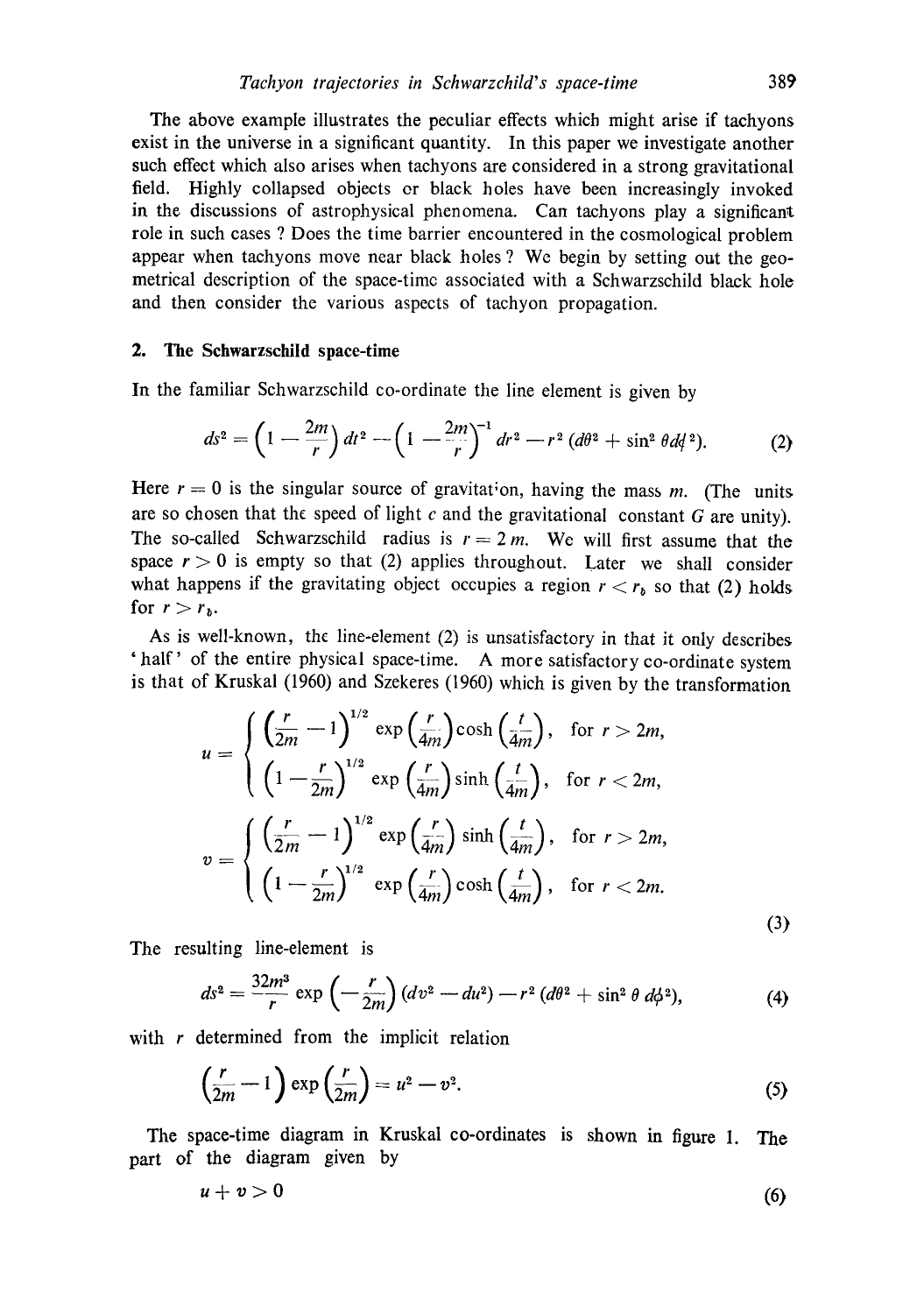

Figure 1. The Kruskal-Szekeres diagram with the trajectories EFABC and PRQR'S of a material particle and a tachyon respectively. The material particle may emerge from the  $r = 0$  singularity (white hole) and fall back into the  $r = 0$  singularity (black hole). The tachyon bounces at Q. It will arrive at  $r = r_0$  earlier than its departure if, as shown in the diagram,  $t_0 > 0$ .

is the one normally used by (2). Thus, as shown in figure 1, the material particle radially falling into the singularity at  $r = 0$  is described by the stretch ABC of the dotted line shown. Along AB, the t-coordinate steadily increases from 0 to  $+\infty$ . Along BC it decreases from  $+\infty$  to a finite value. However, the proper time of the particle continuously increases from A to C and is finite throughout its motion. In the same diagram the stretch EFA denotes the motion of a particle ejected from  $r = 0$  and reaching the point A. However, part of this stretch, EF, goes into the 'other half' of space-time  $u + v < 0$ . The phenomena of white holes refer to this second type of trajectories while the collapse into a black hole is described by the first type of trajectory. Clearly the entire Kruskal-Szekeres diagram is necessary to describe the phenomena of black and white holes.

For tachyon trajectories also the entire space-time diagram will be required. Since this means that in general two points in space-time have the same  $(r, t)$ co-ordinates, we will identify such points. For example, the points P and P' in figure 1 will both be identified (provided their angular co-ordinates are the same) with the point  $r = r_0$ ,  $t = t_0$  in the line-element (2). Identification of this type has been considered by other authors also. For example, Israel (1966) has made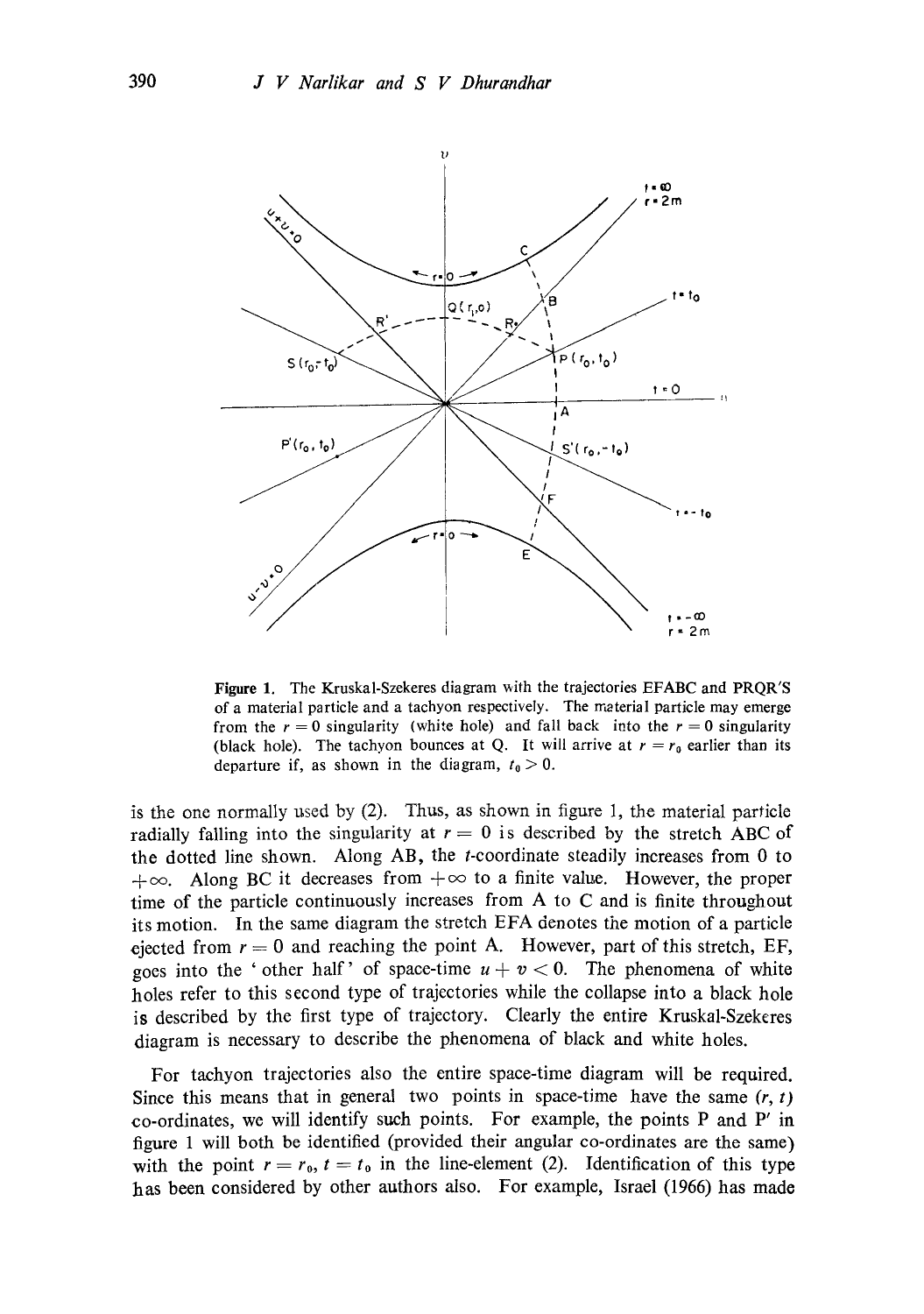a strong case for this type of identification, even though this implies no global past-future distinction. Honig *et al* (1974) who have discussed space-like geodesics in the extended Schwarzschild manifold have also advocated this type of identification from symmetry arguments.

#### **3. Tachyon trajectories**

In the flat space-time of special relativity, if  $\nu$  is the Newtonian 3-velocity of a tachyon, its energy momentum vector  $(P, E)$  has the components

$$
P = \frac{M_0 \nu}{\sqrt{\nu^2 - 1}}, \qquad E = \frac{M_0}{\sqrt{\nu^2 - 1}} \tag{7}
$$

where  $M_0$  is the mass parameter of the tachyon. (This corresponds to an imaginary mass  $iM_0$ .)

In general relativity the tachyon, under no external forces, follows a space-like geodesic:

$$
\frac{d^2 x^i}{d\sigma^2} + \Gamma^i_{kl} \frac{dx^k}{d\sigma} \frac{dx^l}{d\sigma} = 0 \tag{8}
$$

where  $x^i(\sigma)$  are the co-ordinates on the tachyon world-line at an affine parameter  $\sigma$ , and  $\Gamma_{kl}^4$  are the Christoffel symbols. We can choose  $d\sigma = i ds$  and write a first integral of (8) as

$$
d\sigma^2 = -ds^2 = -g_{ik} dx^i dx^k
$$
 (9)

where  $g_{ik}$  is the metric tensor. Notice that for a tachyon  $ds$  is imaginary and  $d\sigma$  is real. We now apply these results to the Schwarzschild line element (2).

#### 3.1 *Radial trajectories*

Consider first the case of a tachyon at  $r = r_0$ ,  $t = t_0$  and moving radially inward along a geodesic  $\theta$  = constant,  $\phi$  = constant. The time component of (8) has the first integral

$$
\left(1 - \frac{2m}{r}\right)\frac{dt}{d\sigma} = \Gamma\left(\text{constant}\right). \tag{10}
$$

At large distance from the central object  $r \gg 2 m$ , the space-time is almost flat and we may identify the constant  $\Gamma$  with  $E/M_0$ . (9) then gives

$$
\left(\frac{dr}{dt}\right)^2 = \frac{1}{\Gamma^2} \left(1 - \frac{2m}{r}\right)^2 \left(1 + \Gamma^2 - \frac{2m}{r}\right). \tag{11}
$$

This tells us that the tachyon *cannot* reach the singular point  $r = 0$ ; it must rebound at

$$
r = \frac{2m}{1 + I^2} = r_1 \text{ (say)}.
$$
 (12)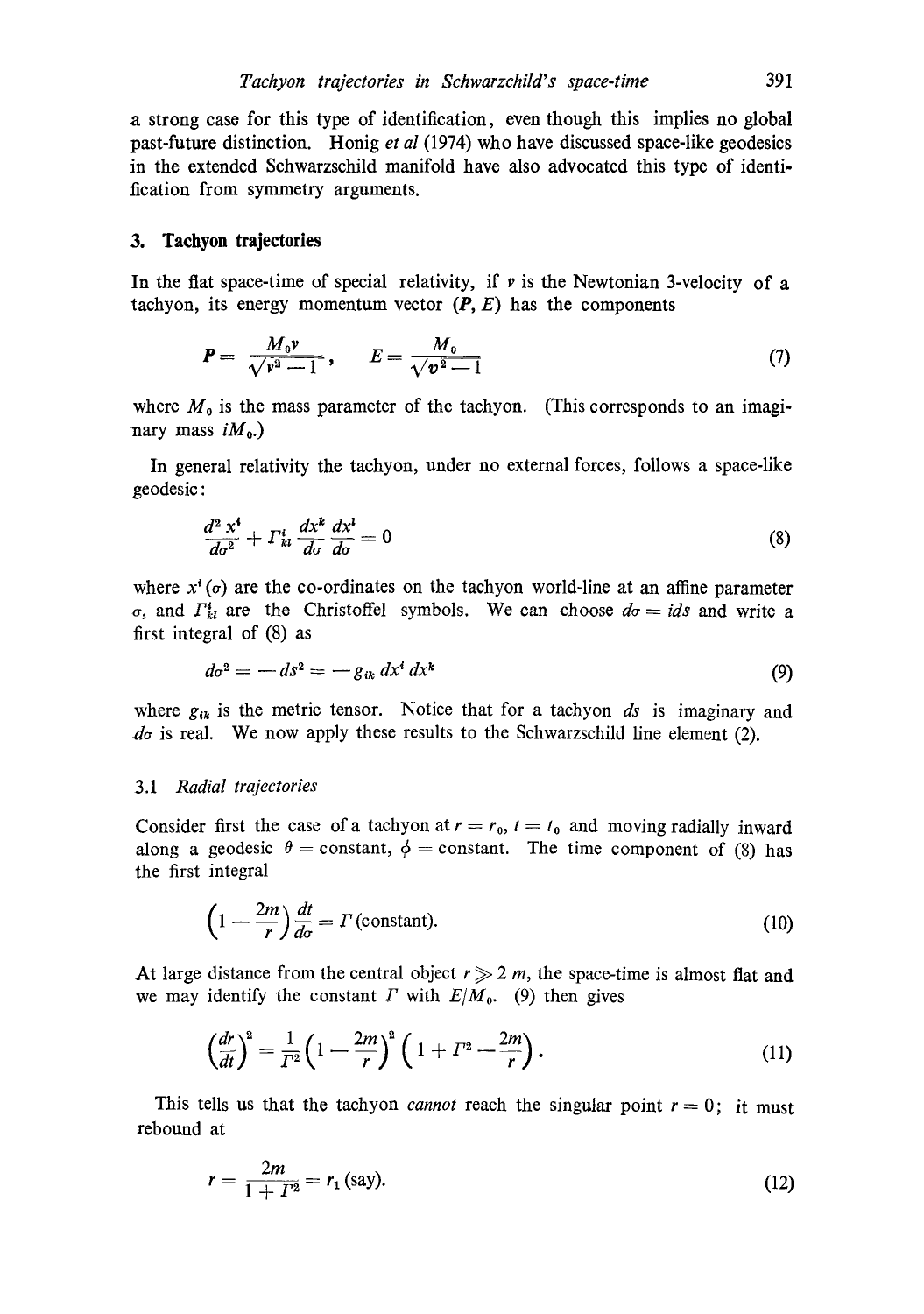This result was earlier obtained by Raychaudhuri (1974). It is worth noting that although at  $r = r_1$ ,  $dr/dt$  vanishes and the tachyon is apparently 'at rest', no paradox is involved. Since  $r_1 < 2$  m a radial displacement *dr* at  $r = r_1$  is *timelike* while a temporal displacement *dt* is *space-like.* The tachyon trajectory is described by the curve PRQR'S in figure 1. Q is the point of bounce while R and R' represent the events when the tachyon crosses the Schwarzschild radius, once inward and once outward. The symmetry of the trajectory means that the point S has co-ordinates  $(r_0,-t_0)$ . There is no loss of generality in assuming that the bounce occurs at  $t = 0$  as shown in figure 1. Since the line-element (2) is static, we can always arrange this by a suitable time translation. We now relate  $t_0$  to  $r_0$  and  $\Gamma$  and ask the following question: "under what circumstances the tachyon can return to  $r_0$  before it started ?" This is equivalent to the condition under which

$$
t_0 > 0. \tag{13}
$$

For  $r > 2m$  the integral of (11) gives for inward motion

$$
t - t_0 = \int_{r}^{t_0} \frac{T dr}{\left(1 - \frac{2m}{r}\right)\left(1 + \Gamma^2 - \frac{2m}{r}\right)^{1/2}} = 2m \left\{F(r, \Gamma) - F(r_0, \Gamma)\right\},\tag{14}
$$

where

$$
F(r, \Gamma) = \ln \frac{\left(1 + \Gamma^2 - \frac{2m}{r}\right)^{1/2} + \Gamma}{\left(1 + \Gamma^2 - \frac{2m}{r}\right)^{1/2} - \Gamma} - \frac{\Gamma(2\Gamma^2 + 3)}{2\left(1 + \Gamma^2\right)^{3/2}} \times \ln \cdot \frac{\left(1 + \Gamma^2\right)^{1/2} + \left(1 + \Gamma^2 - \frac{2m}{r}\right)^{1/2}}{\left(1 + \Gamma^2\right)^{1/2} - \left(1 + \Gamma^2 - \frac{2m}{r}\right)^{1/2}} - \frac{\Gamma}{\left(1 + \Gamma^2\right)} \frac{r}{2m} \left(1 + \Gamma^2 - \frac{2m}{r}\right)^{1/2} . \tag{15}
$$

As  $r \to 2m +$ ,  $F(r, \Gamma) \to +\infty$ . This corresponds to the point P on the trajectory. For  $r_1 < r < 2m$  we similarly have for inward metion

$$
t = 2m \ G(r, \Gamma) \tag{16}
$$

where

$$
G(r, \Gamma) = \ln \cdot \frac{\left(1 + \Gamma^2 - \frac{2m}{r}\right)^{1/2} + \Gamma}{\Gamma - \left(1 + \Gamma^2 - \frac{2m}{r}\right)^{1/2}} - \frac{\Gamma(2\Gamma^2 + 3)}{2(1 + \Gamma^2)^{3/2}}
$$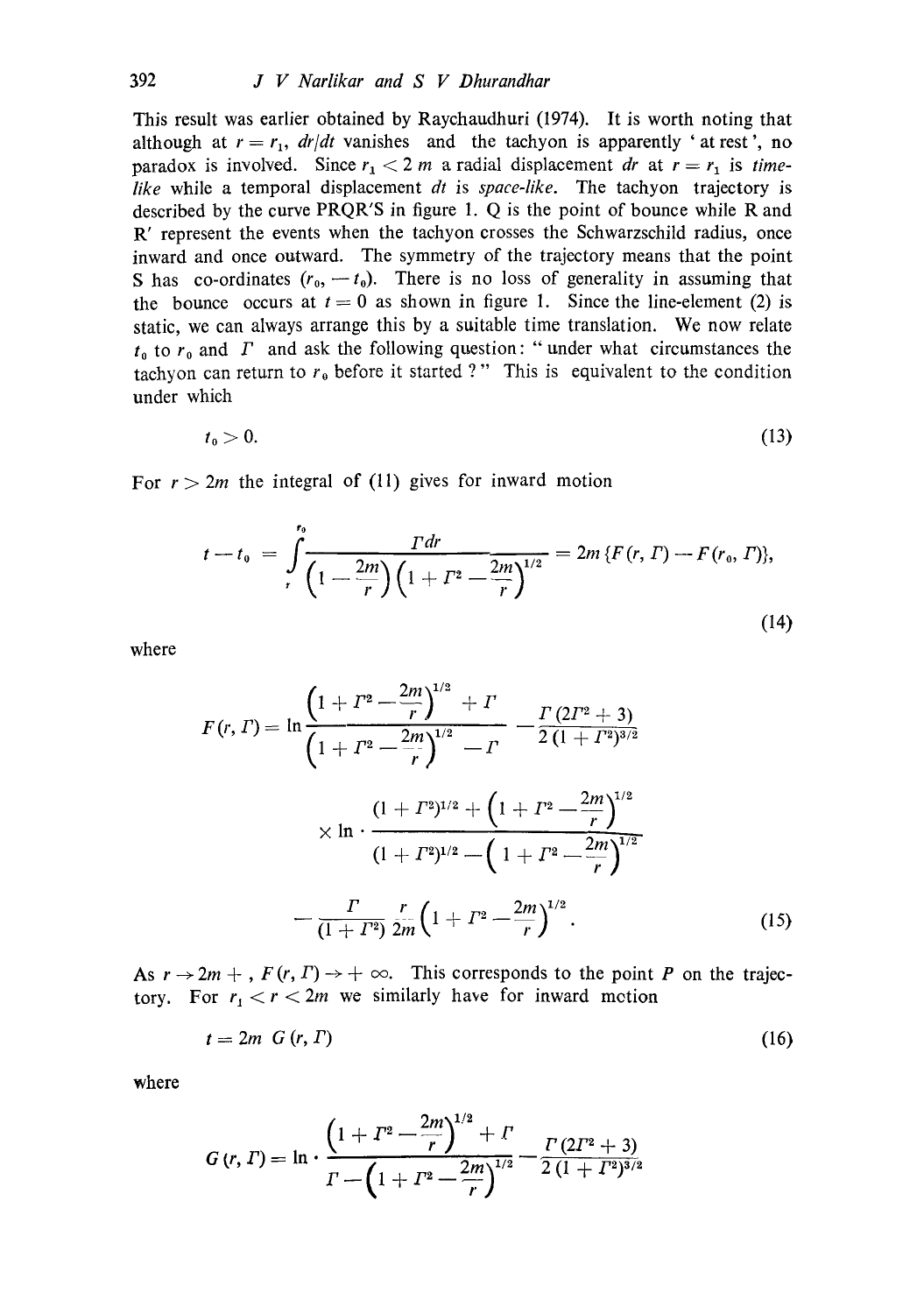$$
\times \ln \frac{(1+I^{2})^{1/2} + \left(1+I^{2}-\frac{2m}{r}\right)^{1/2}}{(1+I^{2})^{1/2} - \left(1+I^{2}-\frac{2m}{r}\right)^{1/2}}
$$

$$
-\frac{I}{1+I^{2}} \cdot \frac{r}{2m} \left(1+I^{2}-\frac{2m}{r}\right)^{1/2}.
$$
 (17)

 $\mathbb{R}$ 

It is easy to check that  $G(r_1, T) = 0$  and  $G(r, T) \rightarrow \infty$  as  $r \rightarrow 2m -$ . The question is, how can we match (14) and (16) across the event horizon at  $r = 2m$ ?

For this we put  $r = 2m + \epsilon$  in (14) and  $r = 2m - \epsilon$  in (16) and consider the asymptotic value of t as  $\epsilon \rightarrow 0$  in both the cases. We find that for  $r = 2m + \epsilon$ 

$$
t \sim \{t_0 - 2mF(r_0, \Gamma)\} + 2m \ln \left(\frac{8m\Gamma^2}{\epsilon}\right)
$$
  
 
$$
- \frac{m\Gamma (2\Gamma^2 + 3)}{(1 + \Gamma^2)^{3/2}} \ln \frac{(1 + \Gamma^2)^{1/2} + \Gamma}{(1 + \Gamma^2)^{1/2} - \Gamma} - \frac{2m\Gamma^2}{1 + \Gamma^2},
$$
(18)

while for  $r = 2m - \epsilon$ 

$$
t \sim 2m \ln \left( \frac{8m\Gamma^2}{\epsilon} \right) - \frac{m\Gamma (2\Gamma^2 + 3)}{(1+\Gamma^2)^{3/2}} \ln \frac{(1+\Gamma^2)^{1/2} + \Gamma}{(1+\Gamma^2)^{1/2} - \Gamma} - \frac{2m\Gamma^2}{1+\Gamma^2}.
$$
 (19)

A comparison of the two expressions show that if we take principal parts in the integration of (11) across  $r = 2m$  we will get

$$
t_0 = 2mF(r_0, I). \tag{20}
$$

The validity of the above limiting procedure may be justified by a transformation to the Kruskal-Szekeres co-ordinates. There the inward motion given by (11) may be described by the differential equation

$$
\frac{dv}{du} = \frac{v\left(1 + \Gamma^2 - \frac{2m}{r}\right)^{1/2} - Tu}{u\left(1 + \Gamma^2 - \frac{2m}{r}\right)^{1/2} - Tv}
$$
\n(21)

which holds throughout the motion for  $r \ge 2m$ . As  $r \to 2m$  from either direction this tends to a finite limit. Initially  $u_0$  and  $v_0$  are known in terms of  $r_0$  and  $t_0$ and the integration in the  $(u, v)$  plane terminates when  $u = 0$ . The corresponding value of v is then identified with that given by (3) for  $t = 0$ ,  $r = r_1$ . This identification gives a unique relation between  $t_0$ ,  $r_0$  and  $\Gamma$ . This procedure does not encounter the difficulty of the Schwarzschild barrier  $r = 2m$  at any stage since (21) is well-defined throughout the integration range.

Consider now equation (19) and its form in the  $(u, v)$  co-ordinates. A simple calculation shows that as  $\epsilon \rightarrow 0$  the trajectory of the tachyon passes through the point

$$
u=v=\Gamma\exp\left\{-\frac{1}{4}\frac{\Gamma(2\Gamma^2+3)}{(1+\Gamma^2)^{3/2}}\ln\frac{(1+\Gamma^2)^{1/2}+\Gamma}{(1+\Gamma^2)^{1/2}-\Gamma}+\frac{1}{2(1+\Gamma^2)}\right\}.\tag{22}
$$

The same limit is reached via (18) as  $\epsilon \rightarrow 0$  provided (20) holds.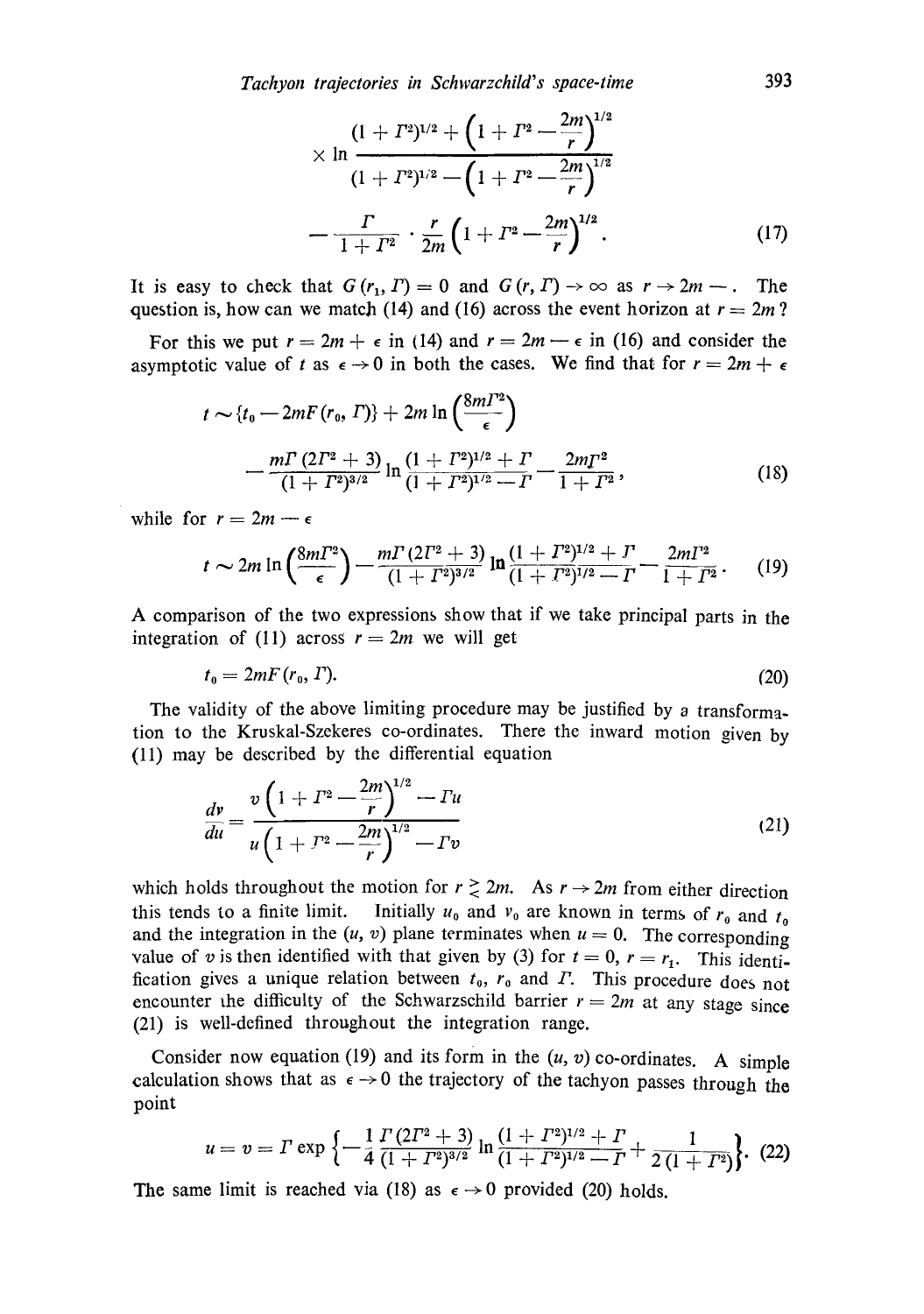

Figure 2. Curve showing the dependence of  $r_0/2m$  on  $\Gamma(1) = 10<sup>n</sup>$ . The curve, plotted on a logarithmic scale for  $\Gamma$  has asymptotes at  $r_0 \approx 3 \cdot 27m(\Gamma \rightarrow 0)$  and at.  $r_0 \simeq 2.56 \; m \; (\Gamma \rightarrow \infty)$ .

We now return to the question raised earlier. A tachyon at  $(r_0, t_0)$  heading towards  $r = 0$  will bounce and pass through the point  $r = r_0$  again at  $(r_0, -t_0)$ . If  $t_0 = 0$  the onward and returning tachyons will meet at  $r = r_0$  at the same time. If  $t_0 > 0$  the returning tachyon arrives at  $r = r_0$  earlier than the onward moving tachyon, and vice-versa for  $t_0 < 0$ . So the space-like surface  $t_0 = 0$  is of some significance.

In figure 2 we have plotted the dependence of  $r_0$  on  $\Gamma$  for  $t_0 = 0$ . We see that as  $\Gamma \rightarrow 0$  the value of  $r_0$  reaches an asymptotic value of  $\sim 3.27$  m which is the solution of the equation  $r_0 = 2m\rho$ ,

$$
4\left(1-\frac{1}{\rho}\right)^{-1/2}-3\ln\frac{\rho^{1/2}+(\rho-1)^{1/2}}{\rho^{1/2}-(\rho-1)^{1/2}}-\rho^{1/2}(\rho-1)^{1/2}=0.
$$
 (23)

Similarly the asymptotic value of  $r_0 \sim 2.56$  m is obtained in the limit of  $T \to \infty$ as the solution of  $r_0 = 2mp$ ,

$$
\rho + \ln(\rho - 1) = 0. \tag{24}
$$

For  $r_0 > 3.27$  m we can therefore say that a tachyon will arrive later than its time of departure, whatever be its energy. For  $r_0 < 2.56m$  the tachyon always arrives earlier than its time of departure. For  $2 \cdot 56 < r_0/m < 3 \cdot 27$  the temporal order of arrival and departure depends on  $\Gamma$ .

## 3.2 *Non-radial trajectories*

We next consider the tachyon heading towards the condensed object, with a finite angular momentum. We then have the following well-known integrals of (8):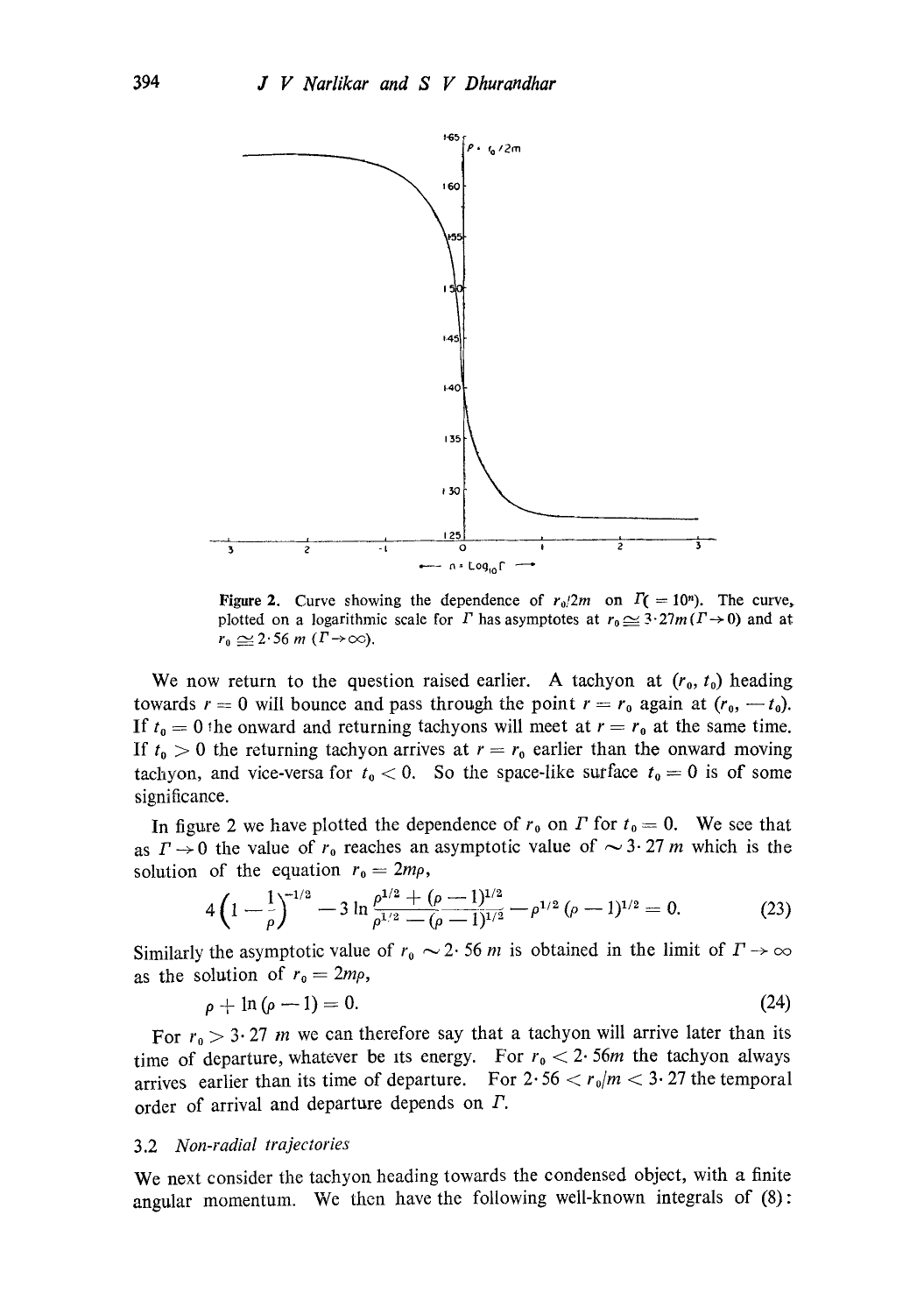*Tachyon trajectories in Schwarzchild's space-tire* **395** 

$$
\left(1-\frac{2m}{r}\right)\frac{dt}{d\sigma}=\Gamma,\quad\theta=\frac{\pi}{2},\quad r^2\frac{d\phi}{d\sigma}=h,\tag{25}
$$

where *h* is the angular momentum per unit mass. The first integral (9) then gives

$$
\left(\frac{dr}{d\sigma}\right)^2 = -V^2(r) + \Gamma^2 \tag{26}
$$

where

$$
V^{2}(r) = \left(1 - \frac{2m}{r}\right) \left(\frac{h^{2}}{r^{2}} - 1\right).
$$
 (27)

For motion to be possible we require  $V^2(r) \le T^2$  throughout the trajectory. In the low energy-Newtonian approximation we get  $r \ge 2m$ ,  $h^2 \ll r^2$ ,  $T^2 \ll 1$ , so that **(26)** becomes

$$
\left(\frac{dr}{dt}\right)^2 = 1 - \frac{2m}{r} - \frac{h^2}{r^2}.
$$
 (28)

In this case motion is possible only if

$$
r \geqslant r_N = m + (m^2 + h^2)^{1/2}.
$$
 (29)

The tachyon is therefore repelled by the object and bounces back at  $r = r_N$ .

The full relativistic case has been discussed before by Honig et **a1** (1974) and hence we only briefly. summarize the results. The potential function *V* has a maximum which is non-negative. A tachyon approaching the black hole from afar  $(r < 0)$  will fall into the blackhole if  $\Gamma > V_{\text{max}}$ . For  $\Gamma < V_{\text{max}}$  the potential barrier is high enough to bounce back the incoming tachyon; for  $h < 2m$  the bounce occurring *inside* the Schwarzschild barrier. For  $\Gamma = V_{\text{max}}$  there are unstable circular orbits located at  $r = r_{\text{max}}$  where  $V_{\text{max}} = V(r_{\text{max}})$ . It is easily seen that  $r_{\text{max}} \leq 3$  m. The interesting thing to note is that a tachyon of sufficiently low angular momentum will bounce from the black hole—unlike the case for light or particles of positive rest mass.

Finally, consider the angular motion of the tachyon which bounces at the potential barrier. What is the angular deflection suffered by its trajectory as a result of encountering the black hole? From (25) and *(26)* we get

$$
\left(\frac{d\phi}{dr}\right)^2 = \frac{h^2}{r^4\left(\Gamma^2 - V^2\right)}\tag{30}
$$

Using (30) and writing  $\zeta = m/r$  we get with  $h = ml$ ,

$$
\left(\frac{d\phi}{d\zeta}\right)^2 = \frac{1}{2}\left\{\zeta^3 - \frac{1}{2}\zeta^2 - \frac{1}{l^2}\zeta + \frac{1+l^2}{2l^2}\right\}^{-1} = \frac{1}{2f(\zeta)}(\text{say}).\tag{31}
$$

**A** tachyon coming from infinity and bouncing back to infinity therefore suffers a deflection of the amount

$$
\triangle \phi = \sqrt{2} \int_{0}^{\alpha} \frac{d\zeta}{\{\overline{f(\zeta)}\}^{1/2}},
$$
\n
$$
P-7
$$
\n(32)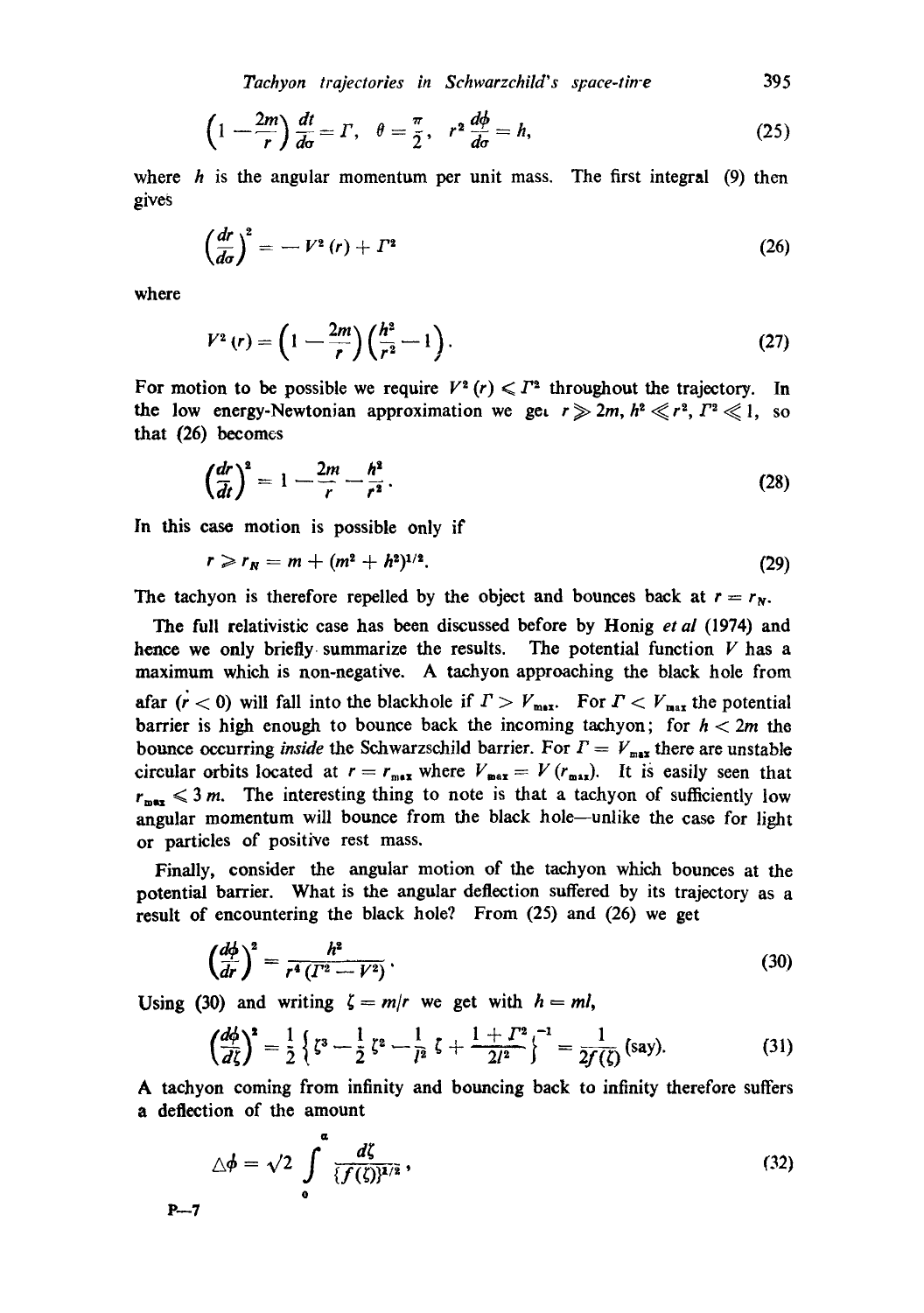where a is the smaller of the two positive roots of  $f(\zeta) = 0$ . In the case of a bounce  $\Gamma < V_{\text{max}}$  and there are two positive roots and one negative root. The angle  $\Delta\phi$  becomes very large when the two positive roots of  $f(\zeta) = 0$  come close together. Writing the three roots as

$$
\alpha = p - \epsilon, \ \beta = p + \epsilon, \ \gamma = \frac{1}{2} - 2p, \tag{33}
$$

where, in the limit  $\epsilon \to 0$ ,  $p \to m/r_{\text{max}}$ ; we see that in this limit  $\triangle \phi$  diverges as

$$
\triangle \phi \sim \frac{2}{\sqrt{6p-1}} \ln \left\{ \frac{6p-1}{p} \cdot \frac{5p-1-(6p-1)^{1/2}(4p-1)^{1/2}}{\epsilon} \right\}. \tag{34}
$$

This result is derived in the Appendix. When  $p \rightarrow \frac{1}{3}$  we have  $\Gamma \rightarrow \infty$ ,  $l \rightarrow \infty$ and we arrive at the case of the photon with the limiting circular crbit at  $r_{\text{max}} = 3m$ . In that case (34) becomes

$$
\triangle \phi \sim 2 \ln \left( \frac{8 - 4 \sqrt{3}}{\epsilon} \right). \tag{35}
$$

This is analogous to the formula derived by Chitre *et al* (1975) for photons.

Thus the highly energetic tachyon with large angular momentum satisfying  $\Gamma < V_{\text{max}}$  can bounce even from inside the Schwarzschild radius after making several revolutions about  $r = 0$ .

## **4.** Astrophysical applications

Highly collapsed objects or black holes have been discussed extensively by astrophysicists. These may be considered as good approximations to the gravitating singularity discussed here. So far as a tachyon is concerned it is bounced at a finite radial co-ordinate,  $r_1$  in many of the cases of interest. Hence we may regard the black hole as having a 'radius'  $r_b < r_1$  and apply the above results.

In the ease of photons or particles of real mass, the general result is that once their trajectory crosses into the Sehwarzschild radius, it cannot come out. Such orbits eventually wind up into the singularity (or into the black hole). For tachyons, howevor, the phenomenon of bounce presents an interesting situation. By identifying the two points  $(u, v)$  and  $(-u, -v)$  in the Kruskal-Szekares diagram we are able to recover tachyons of sufficiently low angular momentum even if they have penetrated the Schwarzschild barrier. In terms of S. I. units with  $c$  and  $G$  given their respective values, the limit on the angular momentum per unit mass parameter may be expressed as follows:

$$
h \leqslant 1^{t} 1^{16} \left( \frac{m}{M_{\circ}} \right) \text{ cm}^2 \text{ sec}^{-1},\tag{36}
$$

Where M. = mass of the sun, since a tachyon has velocity  $v > c$  its impact parameter  $h/v$  must be very small to satisfy the above inequality. Indeed, it must be so fired that it is directed within the Schwarzschild sphere of the black hole:

$$
\frac{h}{v} < \sim 3 \times 10^5 \left( \frac{m}{M_\circ} \right) \, \text{cm.} \tag{37}
$$

Such a condition is not hard to satisfy if the source of tachyons is located in the vicinity of the blask hole. Such tachyoas can then act as probes to the interior of the black hole.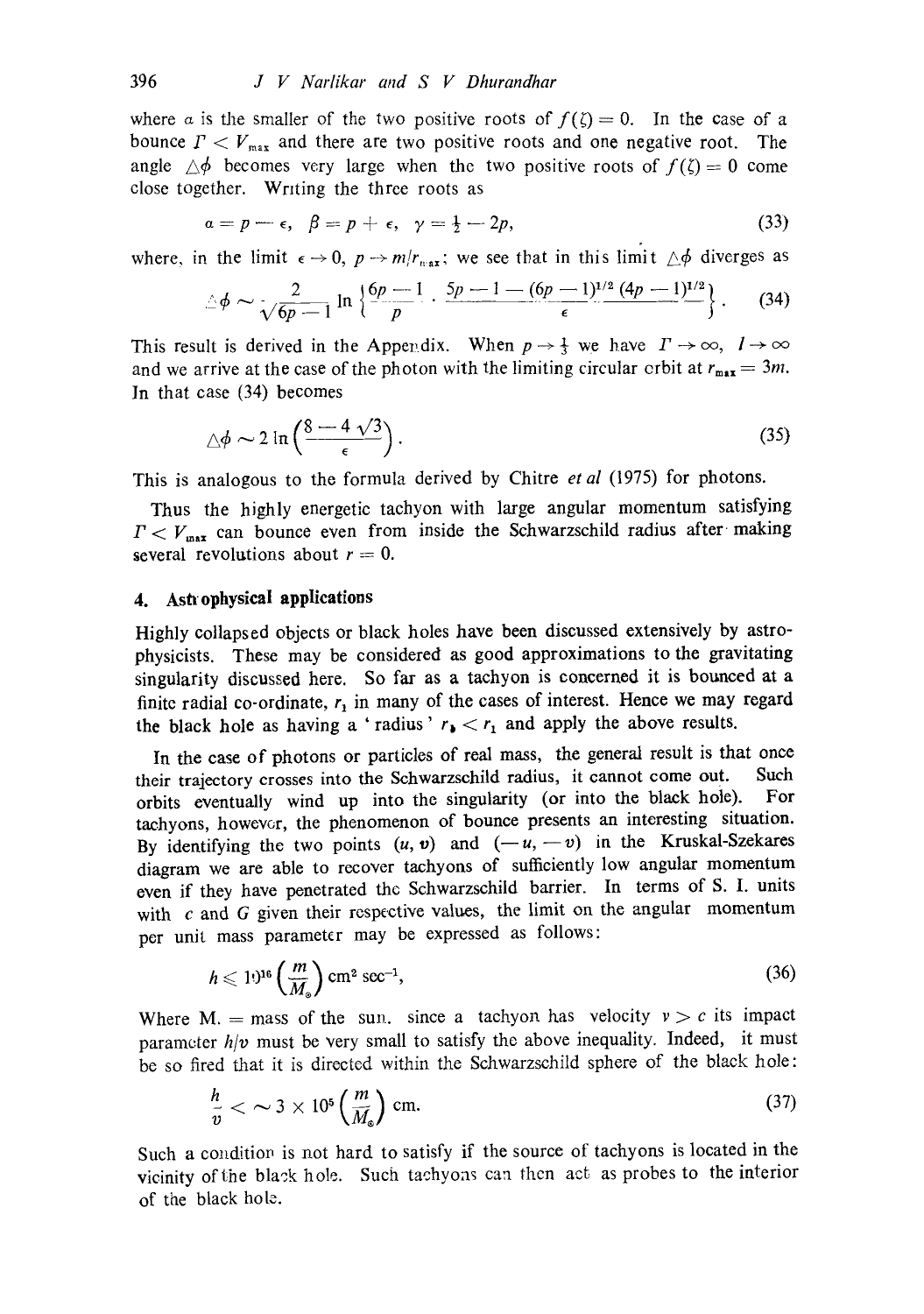We can also visualize the possibility of a black hole producing and ejecting tachyons. Little is known at present about the interactions which produce tachyons from ordinary matter. It is conceivable that the peculiar space-time effects inside the Schwarzschild radius may be conducive to the generation of tachyons. As the above calculations show, tachyons so produced will be able to come out of the Schwarzschild barrier. We therefore conjecture that if ordinary matter is dropped into a black hole and converted to tachyons inside the Schwarzchild barrier, some of the resulting tachyons may re-emerge. Thus, the detection attempts for tachyons should be directed towards black holes, or where there is' indirect evidence for the location of black holes, *e.g.,* Cygnus X-1.

Finally we note that in the Newtonian approximation as well as in the relativistic radial free-fall, a tachyon appears to be repelled by the central object. Although' Raychaudhuri (1974) has shown that between tachyons themselves there is a force of attraction, it is still a matter of conjecture as to whether the presence of tachyons can he conducive to halting the gravitational collapse of a massive object. The quantum theory of tachyons associates negative energies with tachyon fields (Sudarshan 1972). Since this violates the energy conditions of the established singularity theorems (Hawking and Ellis 1973) it seems likely that a composite object made of matter and tachyons may bounce. Future investigations will be directed towards the resolution of this problem.

## Appendix

We evaluate the integral (34) when  $f(\zeta) = 0$  has roots  $\alpha$ ,  $\beta$ ,  $\gamma$  given by (33), with  $\bullet \ll p$ . Write

$$
\zeta = (p - \epsilon) \sin^2 \theta,\tag{A-1}
$$

to get

$$
\triangle \phi \sim 2 \sqrt{2} \int_{0}^{\pi/2} \frac{\sin \theta \, d\theta}{(2\epsilon + p \cos^2 \theta)^{1/2} (3p - \frac{1}{2} - p \cos^2 \theta)}.
$$
 (A 2)

The symbol  $\sim$  represents approximation involved in ignoring  $\epsilon$  in comparison with **y.** using the transformation

$$
\mu = \left(\frac{2p}{6p-1}\right)^{1/2} \cos \theta, \qquad \mu_{0} = \left(\frac{2p}{6p-1}\right)^{1/2}, \tag{A.2}
$$

we rewrite  $\wedge \phi$  in the form

$$
\triangle \phi \sim 2 \sqrt{2} \int_{0}^{\mu_{\bullet}} \frac{d\mu}{(1-\mu^2)^{1/2} \{2\epsilon + (3p-1)\mu^2\}^{1/2}} \,. \tag{A 3}
$$

Finally write

 $\mu = \cos \psi$ ,  $\mu_0 = \cos \psi_0$ 

to express (A 3) in the form of an elliptic integral

$$
\triangle \phi = \frac{4}{(6p-1)^{1/2}} \int_{\psi_0}^{\pi/2} \frac{d\psi}{(1-k^2\sin^2\psi)^{1/2}}, \quad k^2 \cong 1 - \frac{4\epsilon}{6p-1} \qquad (A\ 4)
$$